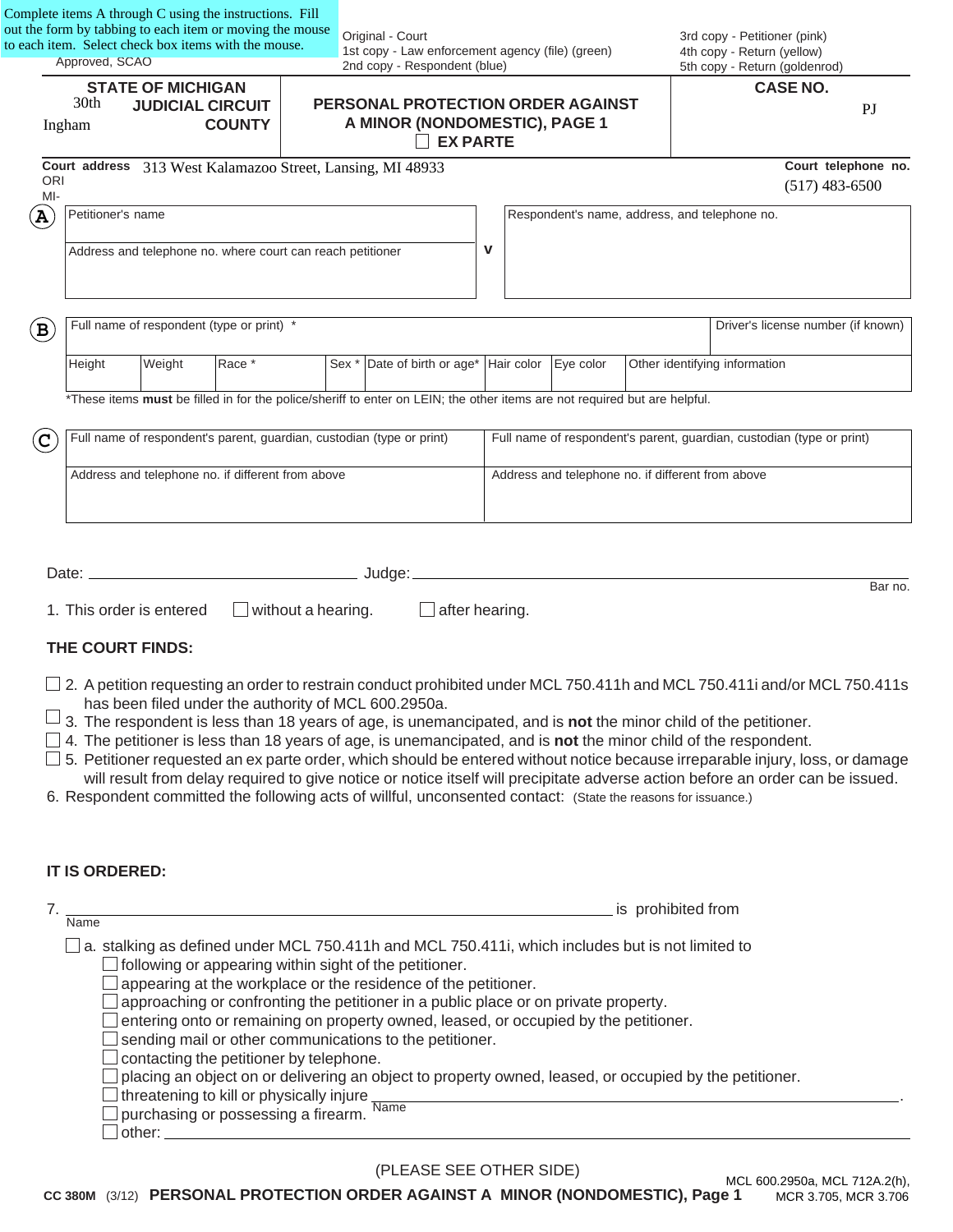| <b>STATE OF MICHIGAN</b><br><b>JUDICIAL CIRCUIT</b><br>30 <sub>th</sub><br><b>COUNTY</b><br>Ingham |                                                            | $\widehat{\mathbf{Y}}$<br>PERSONAL PROTECTION ORDER AGAINST<br>A MINOR (NONDOMESTIC), PAGE 2<br><b>EX PARTE</b> |  | $\mathbf{B}$ | <b>CASE NO.</b><br>PJ                   |
|----------------------------------------------------------------------------------------------------|------------------------------------------------------------|-----------------------------------------------------------------------------------------------------------------|--|--------------|-----------------------------------------|
|                                                                                                    | Court address 313 West Kalamazoo Street, Lansing, MI 48933 |                                                                                                                 |  |              | Court telephone no.<br>$(517)$ 483-6500 |
| ORI<br>MI-                                                                                         |                                                            |                                                                                                                 |  |              |                                         |

### **IT IS FURTHER ORDERED:**

- 7. (continued from page 1)
	- $\square$  b. posting a message through the use of any medium of communication, including the Internet or a computer or any electronic medium, pursuant to MCL 750.411s.
- 8. a. If the respondent is 17 years of age or more, violation of this order subjects the respondent to immediate arrest and to the civil and criminal contempt powers of the court. If found guilty of a violation, the respondent shall be imprisoned for not more than 93 days and may be fined not more than \$500.00.
	- b. If the respondent is less than 17 years of age, violation of this order subjects the respondent to immediate apprehension or being taken into custody. If found guilty of a violation, the respondent shall be subject to the dispositional alternatives listed in MCL 712A.18.
- 9. **This order is effective when signed, enforceable immediately, and remains in effect until** . This order is enforceable anywhere in this state by any law enforcement agency when signed by a judge, and upon service, may also be enforced by another state, an Indian tribe, or a territory of the United States. If respondent violates this order in a jurisdiction other than this state, respondent is subject to enforcement and penalties of the state, Indian tribe, or United States territory under whose jurisdiction the violation occurred.
- 10. The court clerk shall file this order with , who will enter it into the LEIN. Name of law enforcement agency
- 11. The respondent may file a motion to modify or terminate this order. If this is an ex parte order, a motion to modify or terminate this order and a request for a hearing must be made within 14 days after the respondent has been served or has received actual notice of this order. Forms and instructions are available from the clerk of the court.
- 12. A motion to extend the order must be filed 3 days before the expiration date in item 9 or a new petition must be filed.
- 13. Other: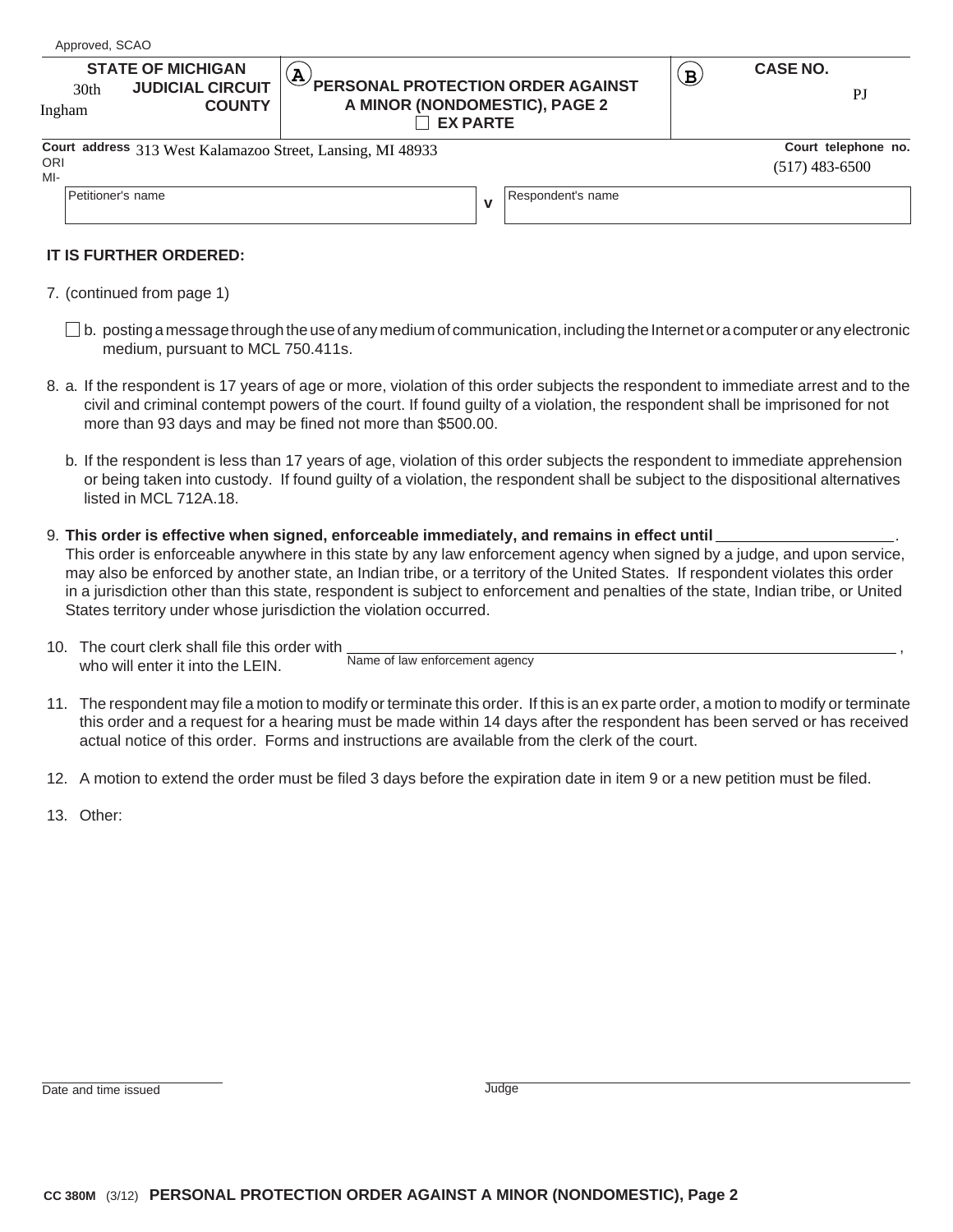**PROOF OF SERVICE** | Case No.

**Personal Protection Order Against a Minor (Nondomestic)** PJ

**TO PROCESS SERVER:** You must serve the personal protection order against a minor and file proof of service with the court clerk. If you are unable to complete service, you must return this original and all copies to the court clerk.

### **CERTIFICATE / AFFIDAVIT OF SERVICE / NONSERVICE**

**OR**

**OFFICER CERTIFICATE AFFIDAVIT OF PROCESS SERVER** I certify that I am a sheriff, deputy sheriff, bailiff, appointed court officer, or attorney for a party (MCR 2.104[A][2]), and that: (notarization not required)

Being first duly sworn, I state that I am a legally competent adult who is **not** a party or an officer of a corporate party, and that: (notarization required)

 $\Box$  I served a copy of the personal protection order against a minor by

 $\Box$  personal service on:  $\Box$  registered mail, delivery restricted to the respondent and the parent(s), guardian(s), or custodian(s) of the respondent (return receipt attached) on:

| Name of respondent                | Complete address of service | Day, date, time |
|-----------------------------------|-----------------------------|-----------------|
|                                   |                             |                 |
| Name of parent/guardian/custodian | Complete address of service | Day, date, time |
| Name of parent/guardian/custodian | Complete address of service | Day, date, time |
| Law enforcement agency            | Complete address of service | Day, date, time |
|                                   |                             |                 |

 $\Box$  I have personally attempted to serve a copy of the personal protection order against a minor on the following respondent and have been unable to complete service.

| Respondent's name | Complete address of service |
|-------------------|-----------------------------|
|                   |                             |

I declare that the statements above are true to the best of my information, knowledge, and belief.

| Service fee                                         | Miles traveled Fee |      |                                  | Signature                                                                                     |                   |
|-----------------------------------------------------|--------------------|------|----------------------------------|-----------------------------------------------------------------------------------------------|-------------------|
| \$                                                  |                    |      |                                  |                                                                                               |                   |
| Incorrect address fee                               | Miles traveled Fee |      | <b>TOTAL FEE</b>                 | Name (type or print)                                                                          |                   |
| \$                                                  |                    | \$   | \$                               |                                                                                               |                   |
|                                                     |                    |      |                                  | Title                                                                                         |                   |
| Subscribed and sworn to before me on                |                    |      |                                  | Ingham                                                                                        | County, Michigan. |
|                                                     |                    | Date |                                  |                                                                                               |                   |
| My commission expires:                              |                    |      | Signature:                       |                                                                                               |                   |
|                                                     | Date               |      |                                  | Deputy court clerk/Notary public                                                              |                   |
| Notary public, State of Michigan, County of         |                    |      |                                  |                                                                                               |                   |
|                                                     |                    |      |                                  |                                                                                               |                   |
|                                                     |                    |      | <b>ACKNOWLEDGMENT OF SERVICE</b> |                                                                                               |                   |
|                                                     |                    |      |                                  | I acknowledge that I have received a copy of the personal protection order against a minor on |                   |
|                                                     |                    |      |                                  |                                                                                               | Day, date, time   |
| Signature of respondent                             |                    |      |                                  |                                                                                               |                   |
|                                                     |                    |      |                                  |                                                                                               |                   |
| Signature of respondent's parent/guardian/custodian |                    |      |                                  | Signature of respondent's parent/guardian/custodian                                           |                   |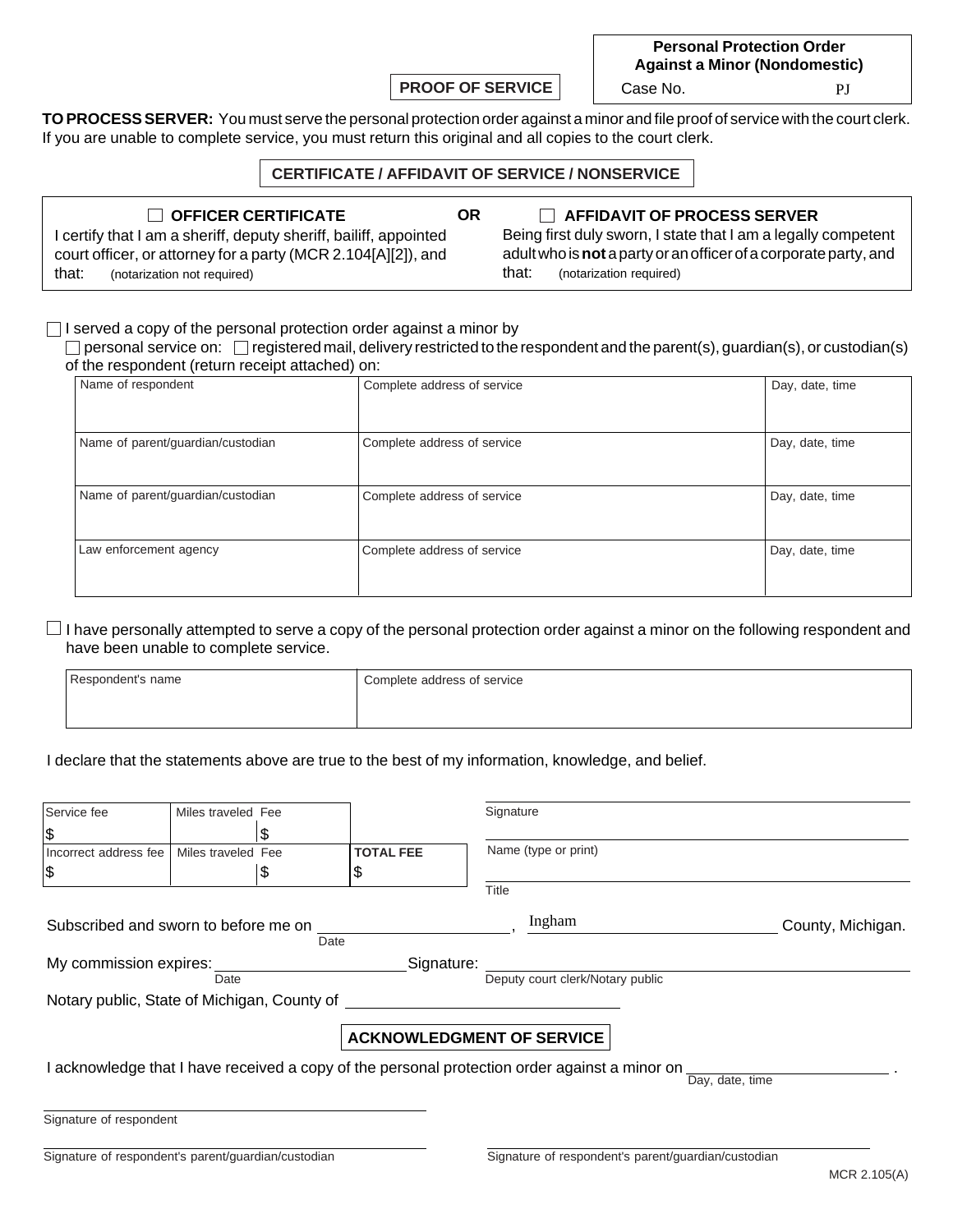## **Form CC 380M**

# **PERSONAL PROTECTION ORDER AGAINST A MINOR (NONDOMESTIC)**

**Use this form** if you filled out form CC 377M, Petition for Personal Protection Order Against a Minor.